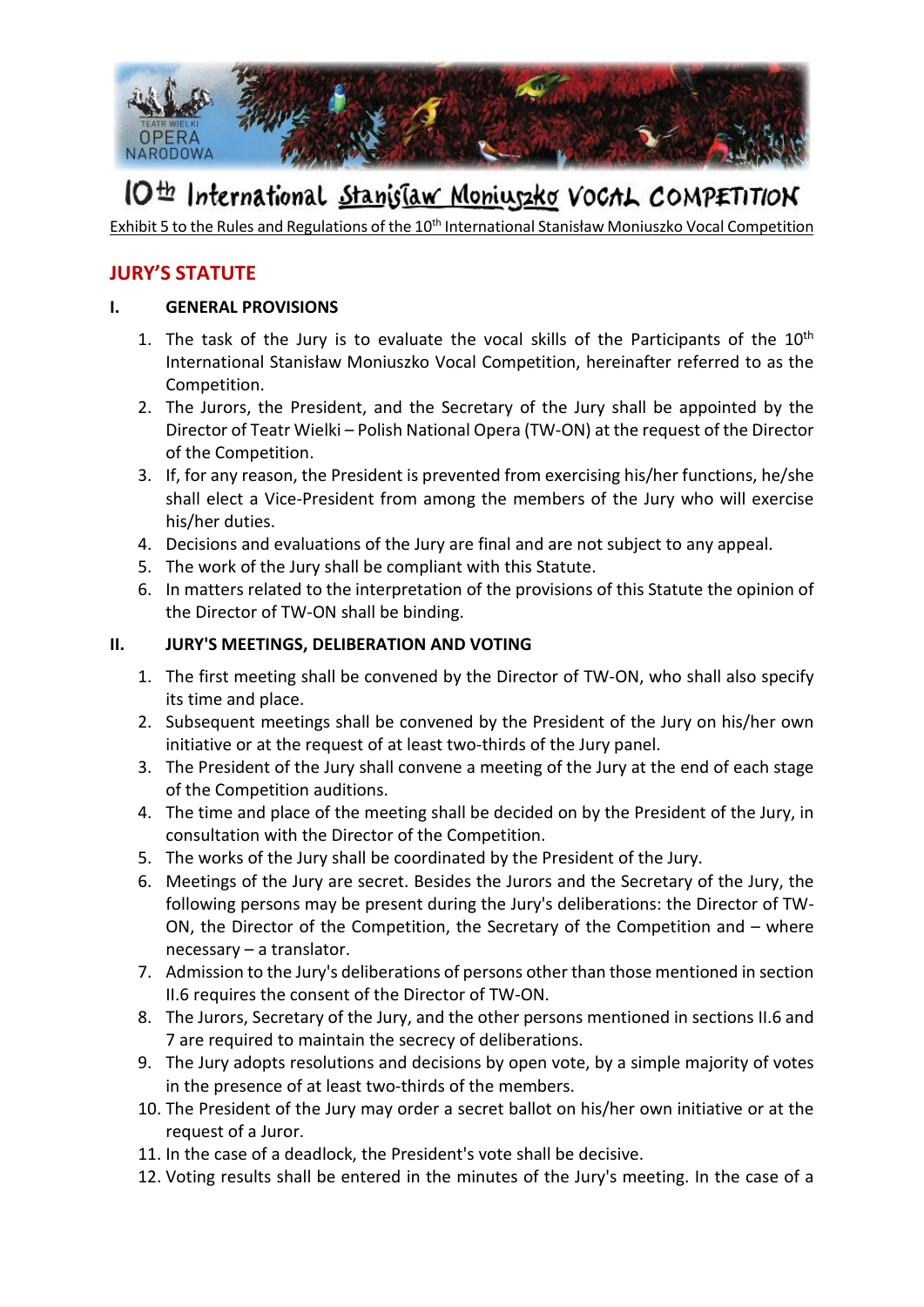

# IO<sup>th</sup> International Stanislaw Moniuszko VoCAL COMPETITION

secret ballot the ballot papers placed in a sealed envelope shall be attached to the minutes.

- 13. Resolutions and decisions of the Jury shall be adopted only at meetings convened in a manner consistent with this Statute.
- 14. The Jurors shall respect the confidentiality clause and shall refrain from contacts with Competition Participants, as well as from statements for the media as regards the issues which are the subject matter of the Jury's deliberations until the announcement of the final results of the Competition.

### **III. EVALUATION OF PARTICIPANTS**

1. In Stage 1 of the Competition each Jury member evaluates the performance of the Participant on a five-step scale by entering one of the following marks on the evaluation sheet prepared by the Secretary of the Jury:

Nie / No  $-$  (this means 1 point) Nie ? / No ?  $-$  (this means 2 points) ? (this means 3 points) Tak ? / Yes ? - (this means 4 points) Tak / Yes - (this means 5 points)

- 2. In Stage 2 and 3 (Finals) each member of the Jury shall evaluate the Participant's performance on a scale of 1 to 10 points, entering the score as an integer on the evaluation sheet prepared by the Secretary of the Jury, with 10 being the highest and 1 being the lowest score. While evaluating a Participant in the Stage 3 (Finals), the Jury should take into account the Participant's performances in Stage 1 and Stage 2 of the Competition.
- 3. At the end of each stage of auditions, the Secretary of the Jury shall collect the evaluation sheets and prepare a ranking of the Participants by the arithmetic mean of their points, rounded up to two decimal places. The ranking shall be then presented to the President of the Jury.
- 4. Having received the ranking referred to in section III.4, the President of the Jury shall convene a meeting of the Jury to present the scores to the Jurors. These scores shall be the basis for the determination of the list of Participants who qualify for the next stage of the Competition.
- 5. Participants with the highest scores shall qualify for the next stage of the Competition, while no more than 40 Participants of Stage 1 shall qualify for Stage 2, and no more than 12 Participants of Stage 2 shall qualify for Stage 3 (Finals) of the Competition, subject to the provisions provided for in section III.6.
- 6. The Jury shall be entitled to admit more Participants to participate in the next stage of the Competition than it is stipulated in section III.5, however this requires the consent of the Director of the Competition.
- 7. At the request of a Juror, the President of the Jury shall be entitled to open a discussion concerning the presented scores.
- 8. The list of Participants who qualify for the next stage of the Competition shall be approved by the Jury, after a possible discussion, by open vote.